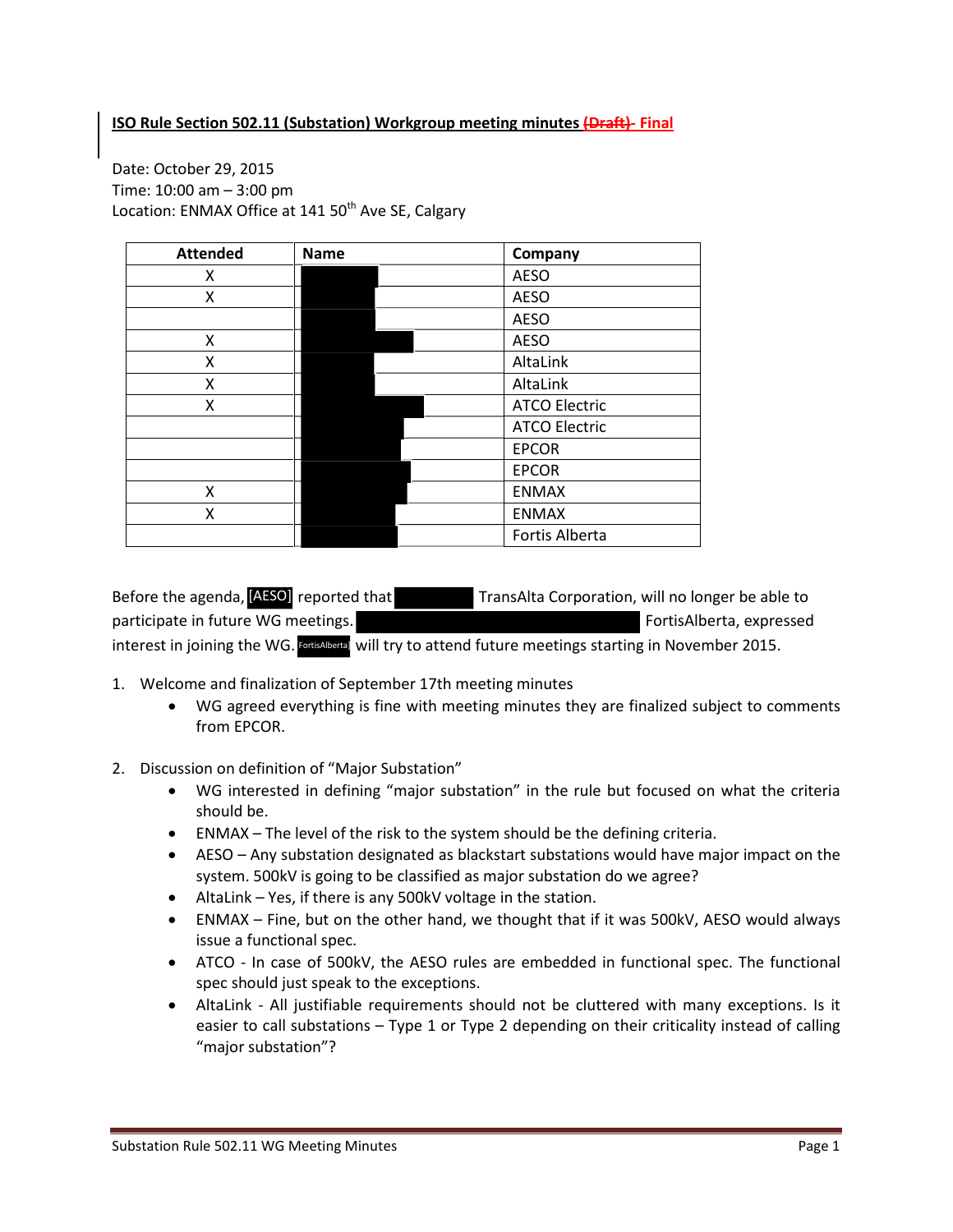- AESO Type 1 and Type 2 terms are fine as long as we define them consistently. Suggest to refer critical substations to "Type 1", and other substations just be called substations without special term like "Type 2".
- ENMAX planning criteria which was based a RAS, could we include something like that in standard?
- AESO From planning perspective we can apply it, but we also have to make decision on the ultimate system configuration. A substation, once built, can be in existence for 40-60 years.
- ENMAX Can the AESO define Type 1 or Type 2 and specify the requirement on a project.
- AESO we want to hard code into the rule and only deal with the exceptions if we leave it wide open we will have to have this discussion on every project.
- AltaLink You're not going to be able to lean on rule when it comes to cost monitoring committee.
- AESO let's start with threshold/baseline, go through requirements and come back and look at baseline again.
- AltaLink For 240 kV, suggest using 6 source elements (lines, power transformers excluding SS transformers, bus sections) as the criteria.
- AESO Can we just say transmission lines instead of source element?
- AltaLink Maybe source line and transformers.
- WG Agree with that any 500 kV substations be called "Type 1" substation, and any 240 kV substations with 6 or more transmission lines/transformers be called "Type 1" as well. However, the AESO's has discretion to designate a substation a 'Type 1" substation at the creation of the functional spec, based on the long-term plan.
- 3. Discussions on AltaLink's findings on "transmission element"
	- AltaLink Tabled NERC definition on "transmission Element" which includes generator, transformer, busbar, breaker, or transmission line.
	- WG Noticed this NERC definition. WG agrees to review the "Type 1" definition as to if we should use the "transmission Element" as defined by NERC in the 502.11 rule.
	- AESO Will check internally on the black start procedure and the definition of critical substations from a black start perspective. Will report back to WG in the future.

## 4. Discussion on what will be included in the substation rule 502.11 Grounding:

- AESO Table a number of specific requirements as ask if they are fair requirements?
- ATCO Some of them appear to be redundant and contradicting
- AESO instead of specifying these grounding requirements we can just say a grounding study should be done for every substation.
- ENMAX Why does AESO care about the specific grounding requirements?
- AESO FAC-001 requires that a functional spec must address 14 items; one of them is grounding. As grounding studies look at ultimate fault levels so you prepare for the increased fault levels. Specify that you must at all times stay ahead of fault level.
- AltaLink AML performs grounding study to determine grounding grid and other requirements on each and every transmission projects, using the 10-year future short circuit levels in the functional spec.
- ATCO Use the same principle and methodology as AML for grounding studies.
- ENMAX It is not clear what methodology is used in substation grounding studies.
- WG Agreed to mention the following three items in the substation rule: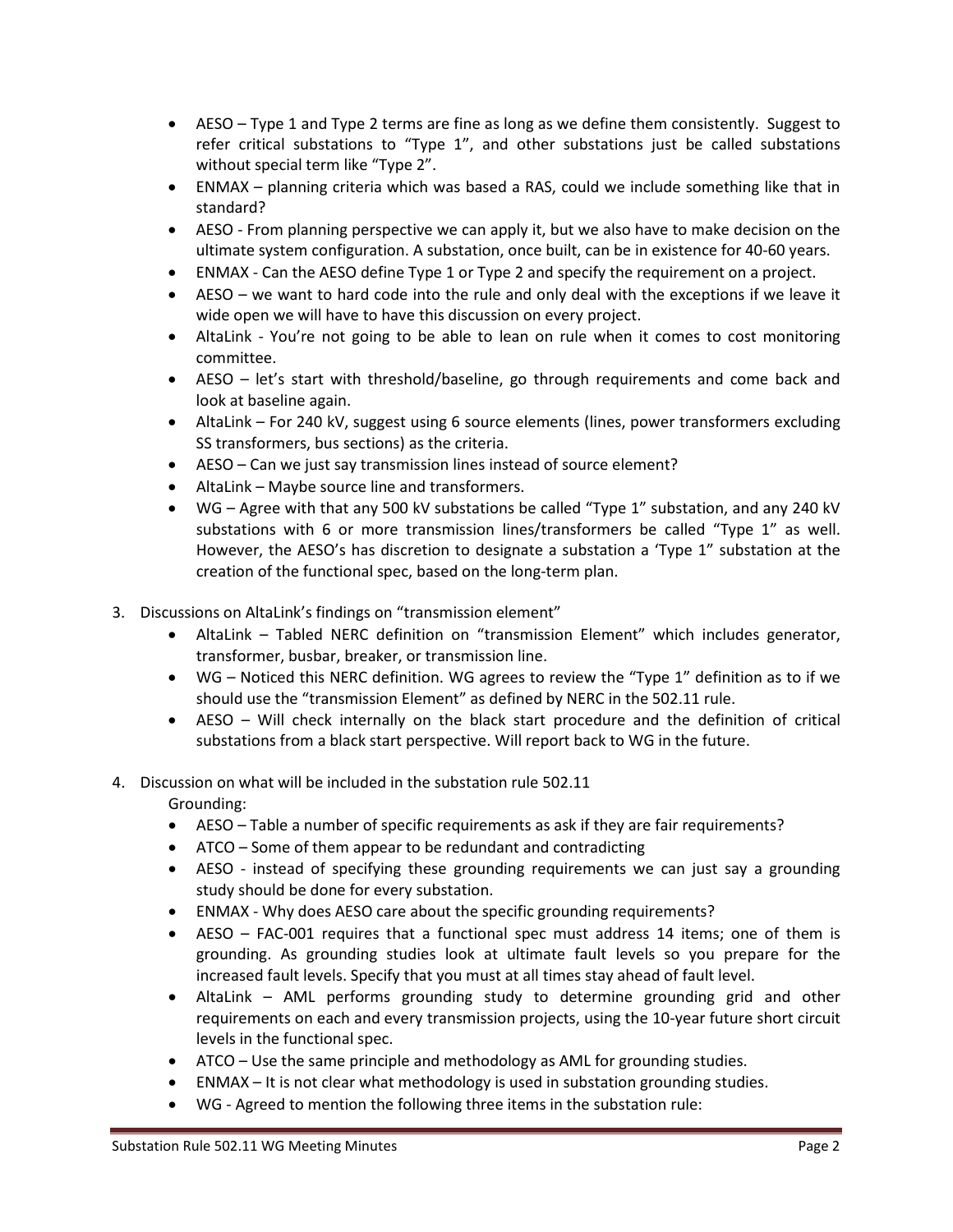- o The AIES is an effectively grounded system for 138 kV and up
- o A grounding study shall be performed on each and every transmission substation project
- o The AESO shall provide 10-year future short circuit levels in the functional spec document for each project

Insulation:

- AESO Table several BIL tables and specific insulation requirements and asked the following questions:
	- o Should we "split" BIL into LIL and SIL in the rule?
	- o Should we specify higher BIL values for GIS substations because of their construction?
	- o What is each utility's insulation coordination standard?
- WG Generally consent on splitting the current BIL levels into LIL (lightning impulse level) and SIL (switching impulse level)
- WG Generally disagreed to specify a higher LIL/SIL levels for GIS substations because the manufacturers provide the same LIL/SIL levels as the AIS equipment, and it is very costly to go higher level
- AltaLink, ATCO, ENMAX and EPCOR are to present-provide their insulation coordination standard, if existed, to the AESO.
- Discussions were on the terms (extreme continuous minimum, normal continuous minimum, normal continuous maximum, extreme continuous maximum) used in the voltage table. The AESO explained that they are referring to Cat A/B/C events.
- AESO Should we just specify an MTBF of 1000 years for transformers for Type 1 substation then up to the TFO to design?
- WG Suggest that we use an MTBF of 1000 years for transformers, and 400 years for bus sections and others
- AESO Is the LIL/SIL table fine as minimum standard? These are the values the AESO has generally been specifying in the functional spec in the past and at present.
- AltaLink Line entrance arrestors aren't high cost item and should be required.
- ENMAX how did we come up with 1800 and 1050 kV suggested for 500/240 kV GIS systems?
- AESO Nothing magical. We simply took the higher levels in the IEEE standards. These are just starting points for discussions.
- AltaLink Instead of taking max take industry minimum of 1550
- WG agreed to use same values but just use one line for all and any equipment in a GAS assembly. The following minimum values can be specified:

| Nominal Voltage (kV     | 138/144 |     | 240/260 |      | 500  |      |
|-------------------------|---------|-----|---------|------|------|------|
| rms)                    | BIL     | SIL | BIL     | -SIL | BIL  | -SIL |
| Disconnect switches,    | TBD     | TBD | 1050    | 850  | 1550 | 1175 |
| switchgears, CT and PTs |         |     |         |      |      |      |

- WG agree that
	- o Specify both LIL (or BIL) and SIL levels in the rule
	- o Specify 150 kV as MCOV for 138 kV systems
	- o Specify 155 kV (not 158 kV) as MCOV for 144 kV systems
	- o Create a 260 kV classification for MCOV and other voltage purposes
	- o Surge arrestors to be used for each and every line entrance